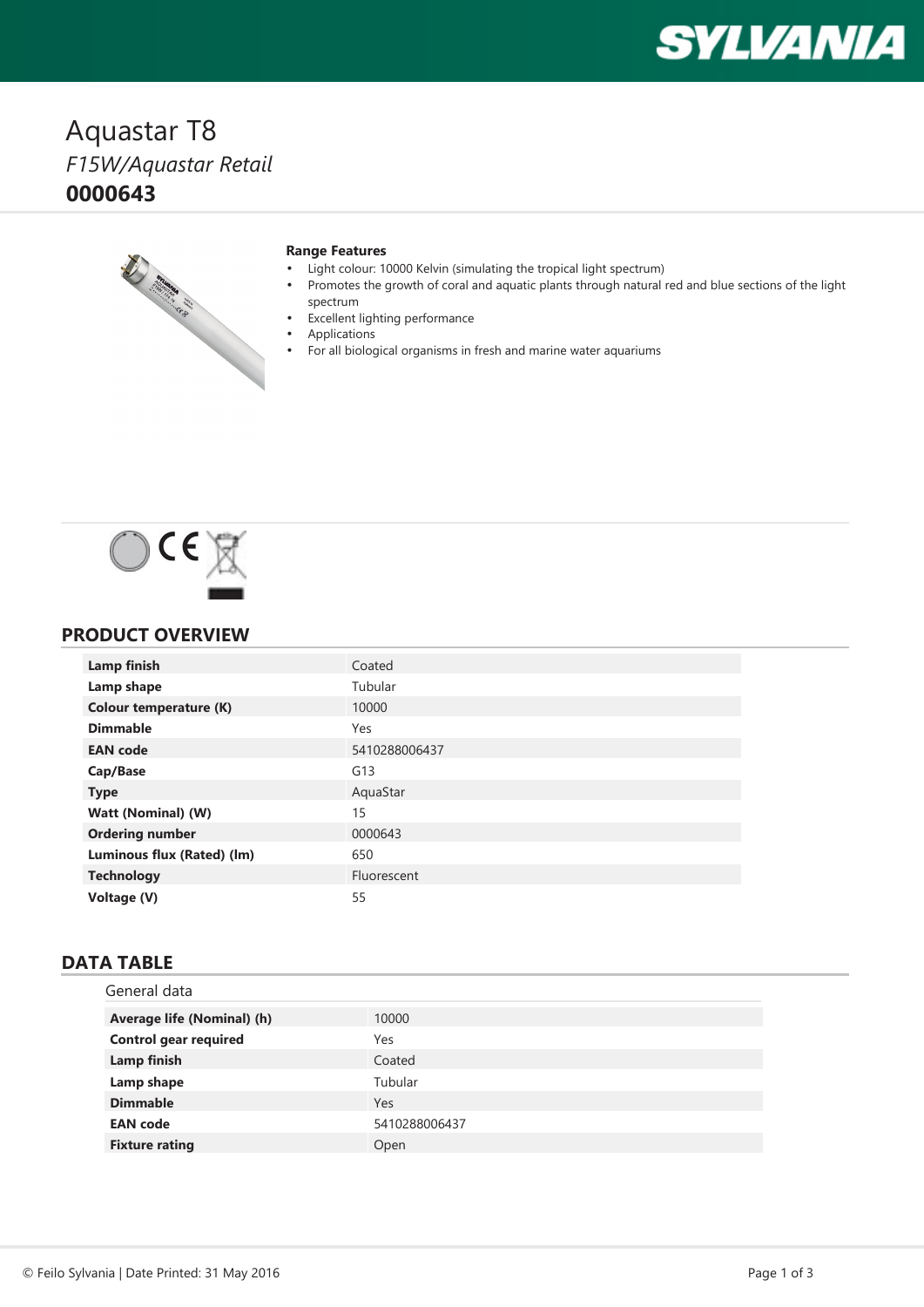

## Aquastar T8 *F15W/Aquastar Retail* **0000643**

| <b>General application</b>     | Retail; Hospitality; Logistics and Industry; Museums; Education;<br>Office; Residential & Consumer                                                                                                                                                                                                          |
|--------------------------------|-------------------------------------------------------------------------------------------------------------------------------------------------------------------------------------------------------------------------------------------------------------------------------------------------------------|
| <b>IEC Reference</b>           | Special lighting                                                                                                                                                                                                                                                                                            |
| <b>Intended purpose</b>        | Special lighting                                                                                                                                                                                                                                                                                            |
| Cap/Base                       | G13                                                                                                                                                                                                                                                                                                         |
| Lamp mercury content (mg)      | 10                                                                                                                                                                                                                                                                                                          |
| <b>Type</b>                    | AquaStar                                                                                                                                                                                                                                                                                                    |
| <b>Ordering number</b>         | 0000643                                                                                                                                                                                                                                                                                                     |
| <b>Range features</b>          | Light colour: 10000 Kelvin (simulating the tropical light spectrum)<br>Promotes the growth of coral and aquatic plants through natural<br>red and blue sections of the light spectrum<br>Excellent lighting performance<br>Applications<br>For all biological organisms in fresh and marine water aquariums |
| <b>Product name</b>            | F15W/Aquastar Retail                                                                                                                                                                                                                                                                                        |
| Special purpose lamp           | Yes                                                                                                                                                                                                                                                                                                         |
| <b>Technology</b>              | Fluorescent                                                                                                                                                                                                                                                                                                 |
| <b>Transformer required</b>    | <b>No</b>                                                                                                                                                                                                                                                                                                   |
| <b>Sales pack quantity</b>     | 10                                                                                                                                                                                                                                                                                                          |
|                                |                                                                                                                                                                                                                                                                                                             |
| Optical data                   |                                                                                                                                                                                                                                                                                                             |
| <b>Colour temperature (K)</b>  | 10000                                                                                                                                                                                                                                                                                                       |
| Luminous flux (Nominal) (lm)   | 650                                                                                                                                                                                                                                                                                                         |
| Luminous flux (Rated) (lm)     | 650                                                                                                                                                                                                                                                                                                         |
| Electrical data                |                                                                                                                                                                                                                                                                                                             |
| <b>Current (A)</b>             | 0.31                                                                                                                                                                                                                                                                                                        |
| Watt (Nominal) (W)             | 15                                                                                                                                                                                                                                                                                                          |
| Watt (Rated) (W)               | 15                                                                                                                                                                                                                                                                                                          |
| Voltage (V)                    | 55                                                                                                                                                                                                                                                                                                          |
| Physical data                  |                                                                                                                                                                                                                                                                                                             |
| Max. Lamp Diameter (mm) - D    | 26                                                                                                                                                                                                                                                                                                          |
| Lamp Length (mm) - C/L         | 451.6                                                                                                                                                                                                                                                                                                       |
| Length base to base (mm) - A   | 437.4                                                                                                                                                                                                                                                                                                       |
| Length base to pin Min-Max - B | 442.1-444.5                                                                                                                                                                                                                                                                                                 |
| <b>Single packaging type</b>   | Box/Sleeve                                                                                                                                                                                                                                                                                                  |

### **TECHNICAL DRAWINGS**